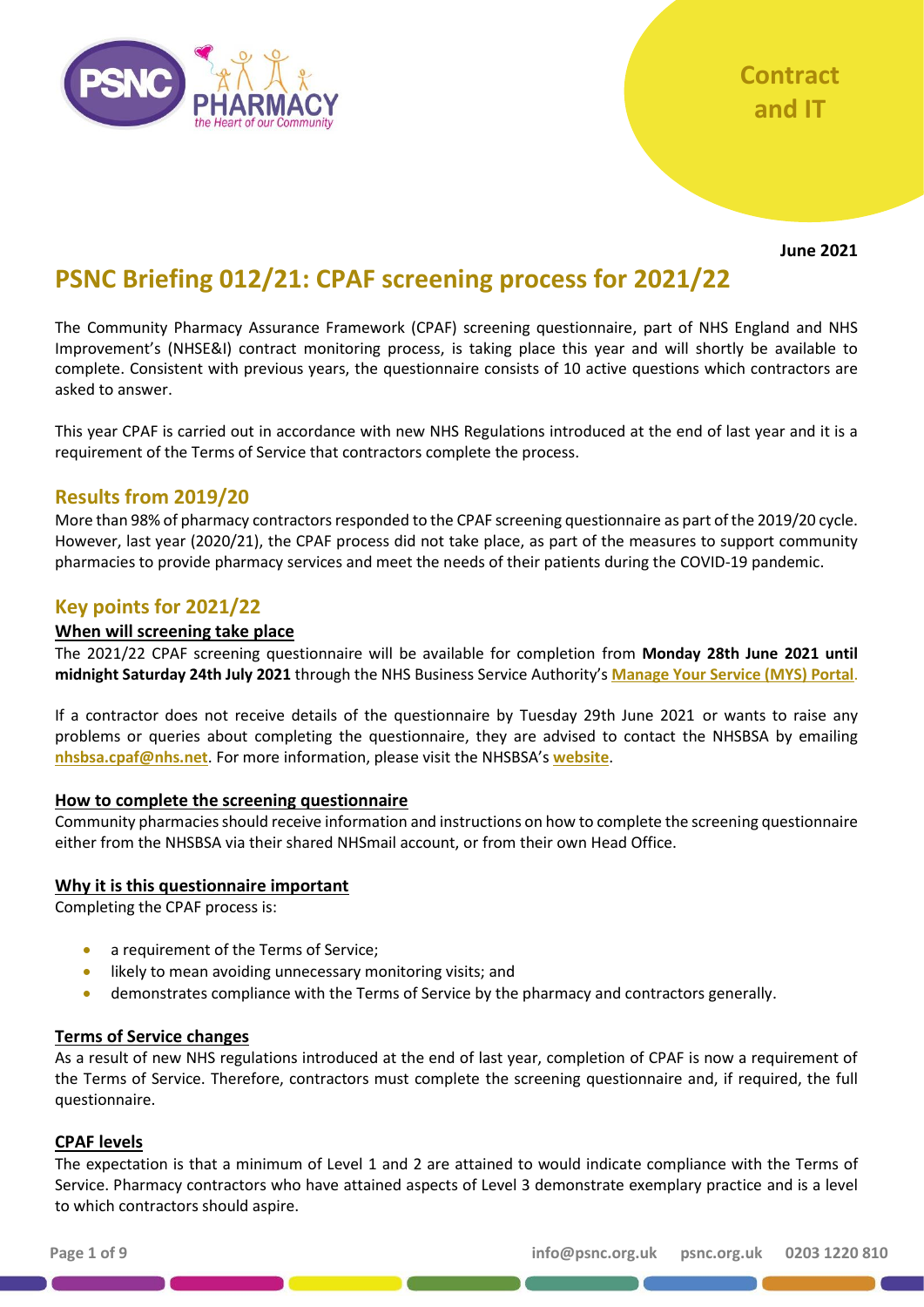

#### **Question summary**

The screening questions for this year are outlined below, identifying whether they are **repeated** from earlier years, **amended** questions (following contractor feedback) or **new** questions. Most of the amendments recognise Infection Prevention Control measures introduced since the start of the COVID-19 pandemic.

| <b>Order of</b><br>appearance<br>in screening<br>questionnaire | <b>Active</b><br>question | Repeated/<br>Amended/<br><b>New</b> | <b>Description</b>                                           |
|----------------------------------------------------------------|---------------------------|-------------------------------------|--------------------------------------------------------------|
| 1                                                              | <b>Question 1</b>         | Amended                             | <b>Standard Operating Procedures (SOPs)</b>                  |
| $\overline{2}$                                                 | <b>Question 3</b>         | Amended                             | Storage of Prescribed Drugs and Return of Unwanted Medicines |
| 3                                                              | <b>Question 4</b>         | Repeated                            | <b>Repeat Dispensing</b>                                     |
| 4                                                              | <b>Question 6</b>         | Amended                             | <b>Prescription Based Interventions</b>                      |
| 5                                                              | <b>Question 7</b>         | Amended                             | Signposting                                                  |
| 6                                                              | <b>Question 8</b>         | Repeated                            | Clinical Governance - Risk Management                        |
| 7                                                              | <b>Question 11</b>        | Amended                             | Safeguarding                                                 |
| 8                                                              | <b>Question 13</b>        | <b>New for 21/22</b>                | The Promotion of Healthy Living                              |
| 9                                                              | <b>Question 14</b>        | <b>New for 21/22</b>                | The Pharmacy Premises and Privacy                            |
| 10                                                             | <b>Question 15</b>        | <b>New for 21/22</b>                | <b>Community Pharmacy Staffing</b>                           |

On the following pages is guidance for each question. For new questions and amended questions, there is a short explanation of what is new and, if appropriate, a link to further information. In most cases the further information is part of the **[Regs Reminder](https://psnc.org.uk/contract-it/pharmacy-regulation/changes-to-the-terms-of-service-in-2020/)** (previous Regs Explainer) series of articles published by PSNC on the new NHS regulations at the end of last year, and the **[NHS guidance](https://www.england.nhs.uk/publication/guidance-on-the-national-health-service-charges-and-pharmaceutical-and-local-pharmaceutical-services-amendment-regulations-2020/)** on the new regulations.

### **Further information or queries**

If you still have queries after reading through the guidance on the subsequent pages, please **[email Layla Rahman,](mailto:layla.rahman@psnc.org.uk)  [PSNC Regulations Officer](mailto:layla.rahman@psnc.org.uk)** or call 0203 1220 814.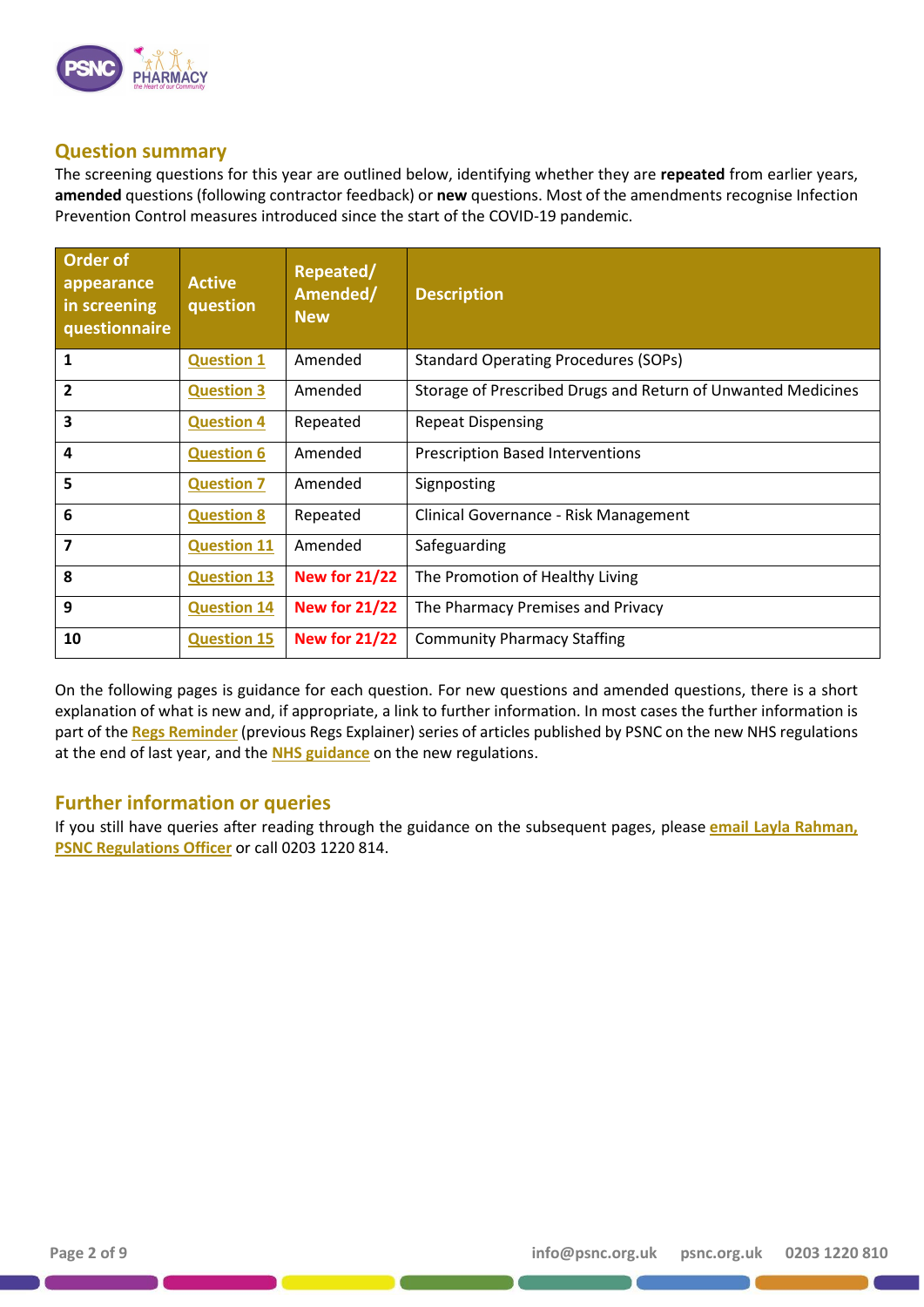

# <span id="page-2-0"></span>**Question 1 – Amended**

| <b>Question 1: Standard Operating Procedures (SOPs)</b>                                                                                                                                                 |
|---------------------------------------------------------------------------------------------------------------------------------------------------------------------------------------------------------|
| Please answer question 1 while considering the following SOPs:                                                                                                                                          |
| • Dispensing drugs and appliances<br>• Repeat dispensing<br>• Providing advice and support to people caring for themselves or their families                                                            |
| Requirements for having SOPs are included in a number of different pieces of legislation or specification, for<br>instance.                                                                             |
| • The Medicines (Pharmacies) (Responsible pharmacist), Regulations 2008<br>NHS (Pharmaceutical and Local Pharmaceutical Services) Regulations 2013<br>• Enhanced Services that are commissioned locally |
|                                                                                                                                                                                                         |
| $\Box$ We have SOPs for dispensing, repeat dispensing, support for self-care and the discharge medicines service                                                                                        |
| Level 1<br>$\Box$ The SOPs have been formally reviewed every two years or earlier if needed                                                                                                             |
| $\Box$ Each of the SOPs have been read by every staff member to which it applies                                                                                                                        |
| Level <sub>2</sub><br>Staff fully understand the SOPs and work in accordance with them                                                                                                                  |

The level 1 descriptor has been amended to state "We have SOPs for dispensing, repeat dispensing, support for selfcare and the discharge medicines service" because the Discharge Medicines Service (DMS) became a new Essential service within the Community Pharmacy Contractual Framework (CPCF) on 15th February 2021.

# <span id="page-2-1"></span>**Question 3 – Amended**



The level 3 descriptor has been amended to state "information in an electronic or printed format" to support Infection Prevention Control since the start of the COVID-19 pandemic and not disadvantage contractors for not giving out printed materials.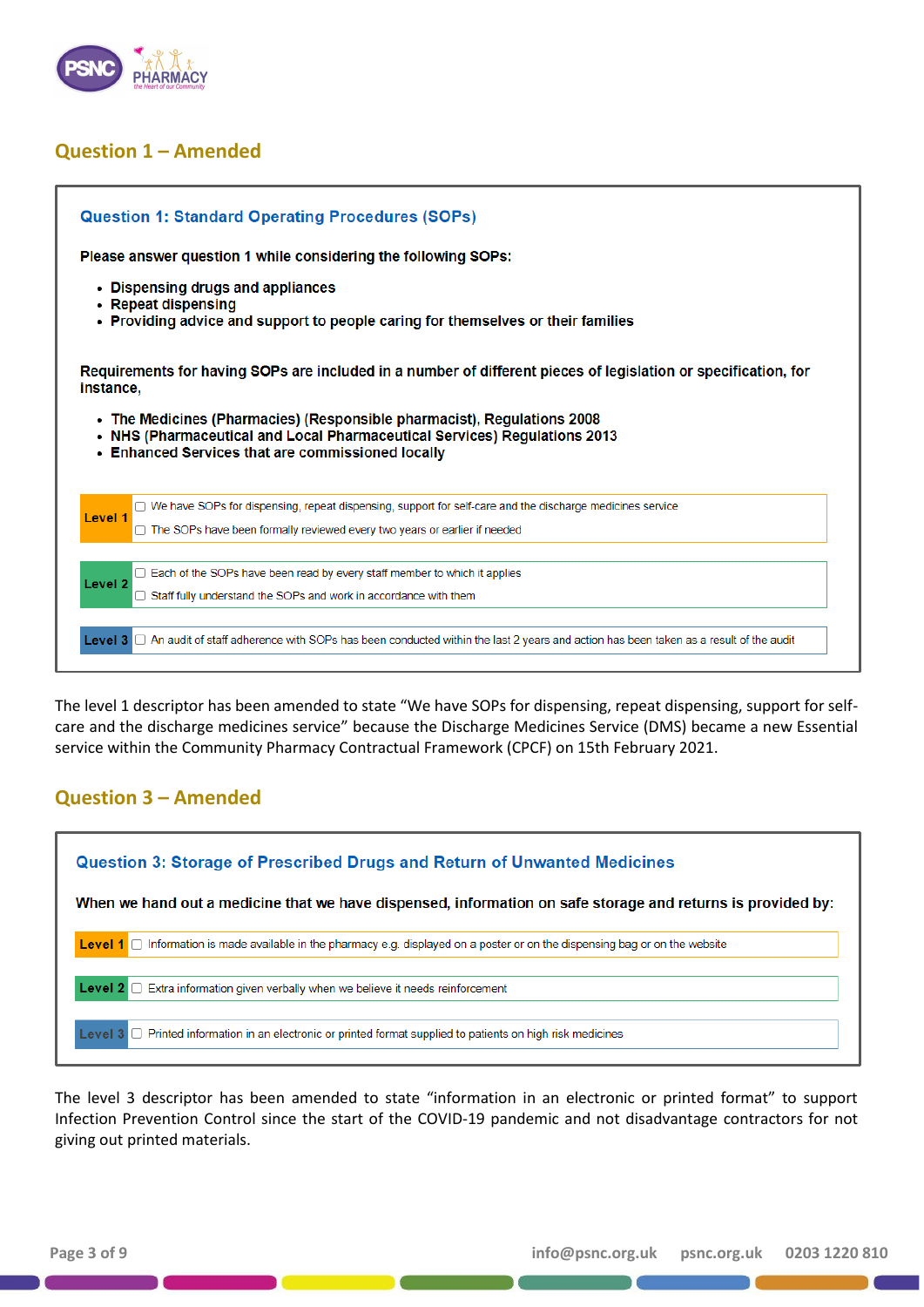

# <span id="page-3-0"></span>**Question 4 – Repeated**

| <b>Question 4: Repeat Dispensing</b>                                                                                                                              |
|-------------------------------------------------------------------------------------------------------------------------------------------------------------------|
| For the purposes of this questionnaire repeat dispensing means 'batch<br>prescriptions', i.e. NHS repeatable prescriptions.                                       |
| Has your pharmacy dispensed one or more repeatable prescriptions in the last year?*<br>Yes<br><b>No</b>                                                           |
| If you answer no to the question above, please answer the following questions as to what<br>you would do if you were to receive a repeat dispensing prescription. |
|                                                                                                                                                                   |
| Thinking about repeatable dispensing, for each batch dispensing:                                                                                                  |
| We have trained relevant staff to be able to deliver the repeat dispensing service                                                                                |
| Level<br>We ask the patient (or their representative) whether the patient's condition has changed each time we<br>1<br>issue a batch prescription                 |
| We ask the patient (or their representative) whether each item is still needed<br>Level                                                                           |
| 2<br>If the patient doesn't need an item we record that it wasn't supplied                                                                                        |

# <span id="page-3-1"></span>**Question 6 – Amended**

|         | <b>Question 6: Prescription Based Interventions</b>                                                                                                                                                      |
|---------|----------------------------------------------------------------------------------------------------------------------------------------------------------------------------------------------------------|
|         | When appropriate we provide advice to people presenting prescriptions who appear to:                                                                                                                     |
|         | • have diabetes<br>• be at risk of coronary heart disease (especially those with high blood pressure)<br>• smoke or are overweight                                                                       |
|         | with the aim of increasing the person's knowledge and understanding of the health issues which are relevant<br>to that person's personal circumstances by:                                               |
| Level 1 | Providing leaflets or other printed material, providing information in electronic format, signposting to suitable websites, or holding information on the pharmacy's website for patients to self-select |
|         | Providing additional advice directly to the patient/carer when asked                                                                                                                                     |
|         | Taking opportunities to provide advice directly to patients/carers where appropriate for the above patient groups                                                                                        |
|         |                                                                                                                                                                                                          |
| Level 2 | Making a note where appropriate of the advice in a form that facilitates audit of provision of the service and follow up care for the person<br>given the advice                                         |
|         | Using records of previous advice given to follow up with patients when necessary                                                                                                                         |

The level 1 descriptor has been amended to state "Providing leaflets or other printed material, providing information in electronic format, signposting to suitable websites, or holding information on the pharmacy's website for patients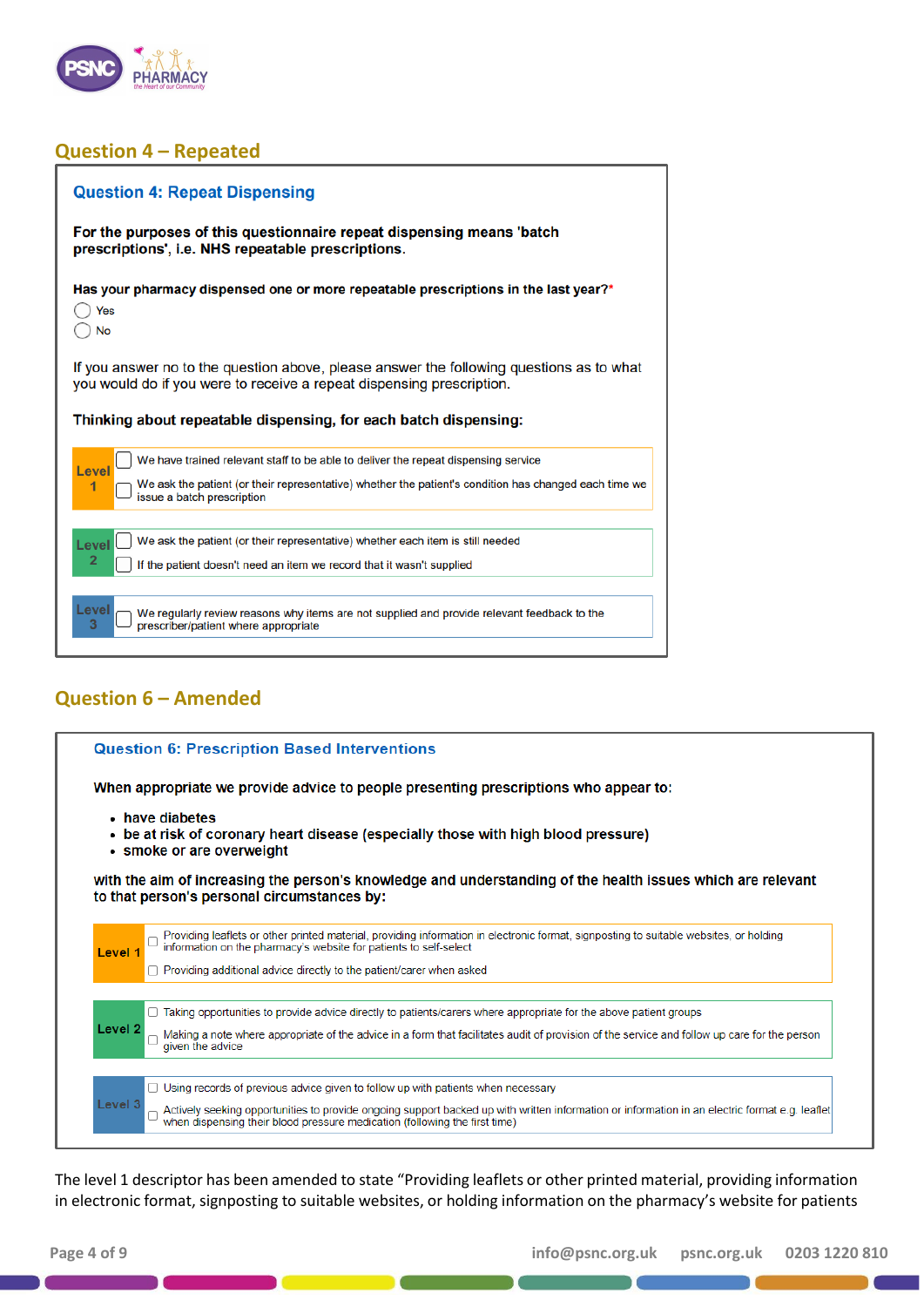

to self-select". This is to recognise that contractors may not have given out printed materials during the COVID-19 pandemic.

The level 3 descriptor has been amended to state "Actively seeking opportunities to provide ongoing support backed up with written information or information in an electric format….". This is to recognise the use of material in electronic format.

# <span id="page-4-0"></span>**Question 7 – Amended**

| <b>Question 7: Signposting</b>                                                                                                                                                                                                                                                                                                          |
|-----------------------------------------------------------------------------------------------------------------------------------------------------------------------------------------------------------------------------------------------------------------------------------------------------------------------------------------|
| NHS England & Improvement advises that you use the NHS website (www.nhs.uk), the NHS England &<br>Improvement website (www.england.nhs.uk), and local CCG and Local Authority websites to obtain up to date<br>signposting information in addition to any paper based or emailed information that may be supplied from time<br>to time. |
| When a customer requires advice or treatment which we do not provide in our pharmacy we:                                                                                                                                                                                                                                                |
| Level 1 □ Use signposting information to find out where the customer can get the advice or treatment they need and provide them with the details                                                                                                                                                                                        |
| Make a note where appropriate of the information provided in a form that facilitates audit of provision of the service and follow up care for<br>the person given signposting information<br>Level $2$ $\Box$                                                                                                                           |
| □ Use the record of the written referral to follow up with customers if necessary                                                                                                                                                                                                                                                       |
| We tell customers about local services where individual members of staff know about these from their own knowledge<br>Level 3                                                                                                                                                                                                           |
| Use additional information (e.g. leaflets, or from the internet) alongside the signposting information that we have gathered together for ourselves and provide the customer with these details                                                                                                                                         |
|                                                                                                                                                                                                                                                                                                                                         |

The introductory sentence of question 7 has been amended to update the references to NHS England & Improvement (NHSE&I) and the NHS website.

### <span id="page-4-1"></span>**Question 8 – Repeated**

| <b>Question 8: Clinical Governance - Risk Management</b>                                                                                                                                                                                                                                                                                                             |  |  |  |  |
|----------------------------------------------------------------------------------------------------------------------------------------------------------------------------------------------------------------------------------------------------------------------------------------------------------------------------------------------------------------------|--|--|--|--|
| When a patient safety incident occurs in the pharmacy:                                                                                                                                                                                                                                                                                                               |  |  |  |  |
| Level<br>Relevant staff members are informed and know their responsibilities for incident recording<br>investigation and reporting                                                                                                                                                                                                                                   |  |  |  |  |
| We make a patient safety incident report to the National Reporting and Learning System (either<br>directly or via Head Office)<br>Level<br>Relevant staff participate in discussion about actions to be taken including detail of any steps to<br>$\overline{2}$<br>reduce risk of recurrence<br>Records are kept of the analysis and response to critical incidents |  |  |  |  |
| Level<br>We discuss past incidents to ensure any actions adopted have been implemented and have effected<br>3<br>the desired change                                                                                                                                                                                                                                  |  |  |  |  |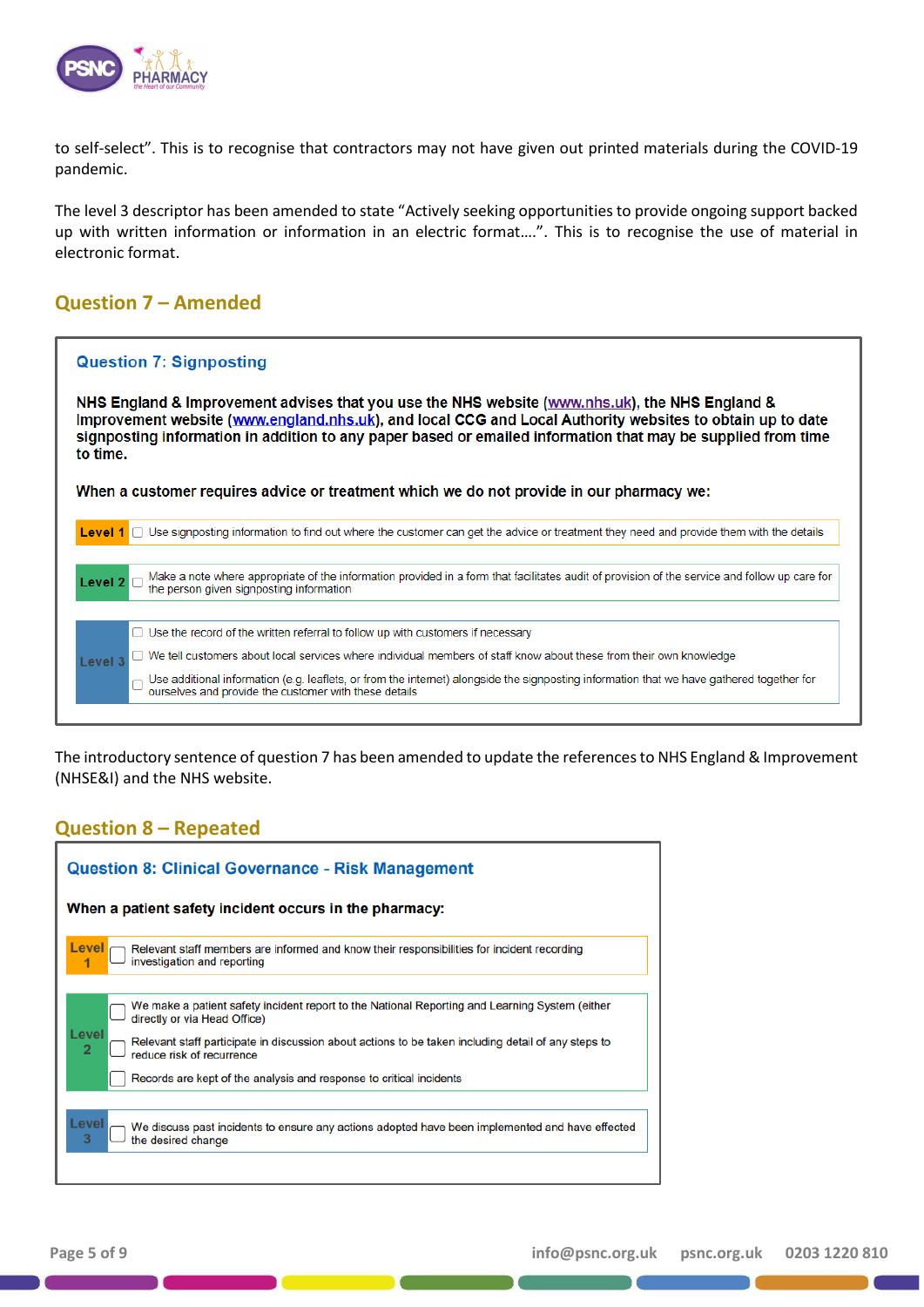

# <span id="page-5-0"></span>**Question 11 – Amended**

| The pharmacy has appropriate safeguarding procedures<br><b>Level 1</b> $\Box$ The pharmacist is aware of how safeguarding issues should be reported and to whom<br>All pharmacy staff are aware of when to raise safeguarding concerns to the pharmacist<br>Contact information for safeguarding interventions is kept up to date<br>Level <sub>2</sub><br>The pharmacist and pharmacy technicians have undertaken or renewed training on Safeguarding (Level 2) in the last 2 years |  |
|--------------------------------------------------------------------------------------------------------------------------------------------------------------------------------------------------------------------------------------------------------------------------------------------------------------------------------------------------------------------------------------------------------------------------------------------------------------------------------------|--|
|                                                                                                                                                                                                                                                                                                                                                                                                                                                                                      |  |
|                                                                                                                                                                                                                                                                                                                                                                                                                                                                                      |  |
|                                                                                                                                                                                                                                                                                                                                                                                                                                                                                      |  |
|                                                                                                                                                                                                                                                                                                                                                                                                                                                                                      |  |
|                                                                                                                                                                                                                                                                                                                                                                                                                                                                                      |  |
|                                                                                                                                                                                                                                                                                                                                                                                                                                                                                      |  |
|                                                                                                                                                                                                                                                                                                                                                                                                                                                                                      |  |
|                                                                                                                                                                                                                                                                                                                                                                                                                                                                                      |  |

The level 2 descriptor has been amended to "The pharmacist and pharmacy technicians have undertaken or renewed training on Safeguarding (Level 2) in the last 2 years".

As part of the Community Pharmacy Contractual Framework for 2019/20 to 2023/24 it was agreed that the attainment of the following would be an essential requirement for all pharmacies in England:

- Safeguarding Level 2 for all pharmacy professionals in the last two years; and
- Healthy Living Pharmacy (HLP) Level 1 status.

In order to demonstrate this, contractors must be compliant with the **[amended 2013 regulations](https://www.england.nhs.uk/publication/guidance-on-the-national-health-service-charges-and-pharmaceutical-and-local-pharmaceutical-services-amendment-regulations-2020/)**, in which the system of clinical governance has been expanded to include the promotion of healthy living (paragraph 28, Schedule 4).

Contractors must ensure they are compliant with the requirements relating to paragraph 28, Schedule 4 from 1st January 2021. For Safeguarding, this means having the evidence available to demonstrate that all pharmacy professionals working in the pharmacy have attained level 2 Safeguarding in the last two years.

More information is available in the **[NHSE&I regulations guidance](https://www.england.nhs.uk/publication/guidance-on-the-national-health-service-charges-and-pharmaceutical-and-local-pharmaceutical-services-amendment-regulations-2020/)**.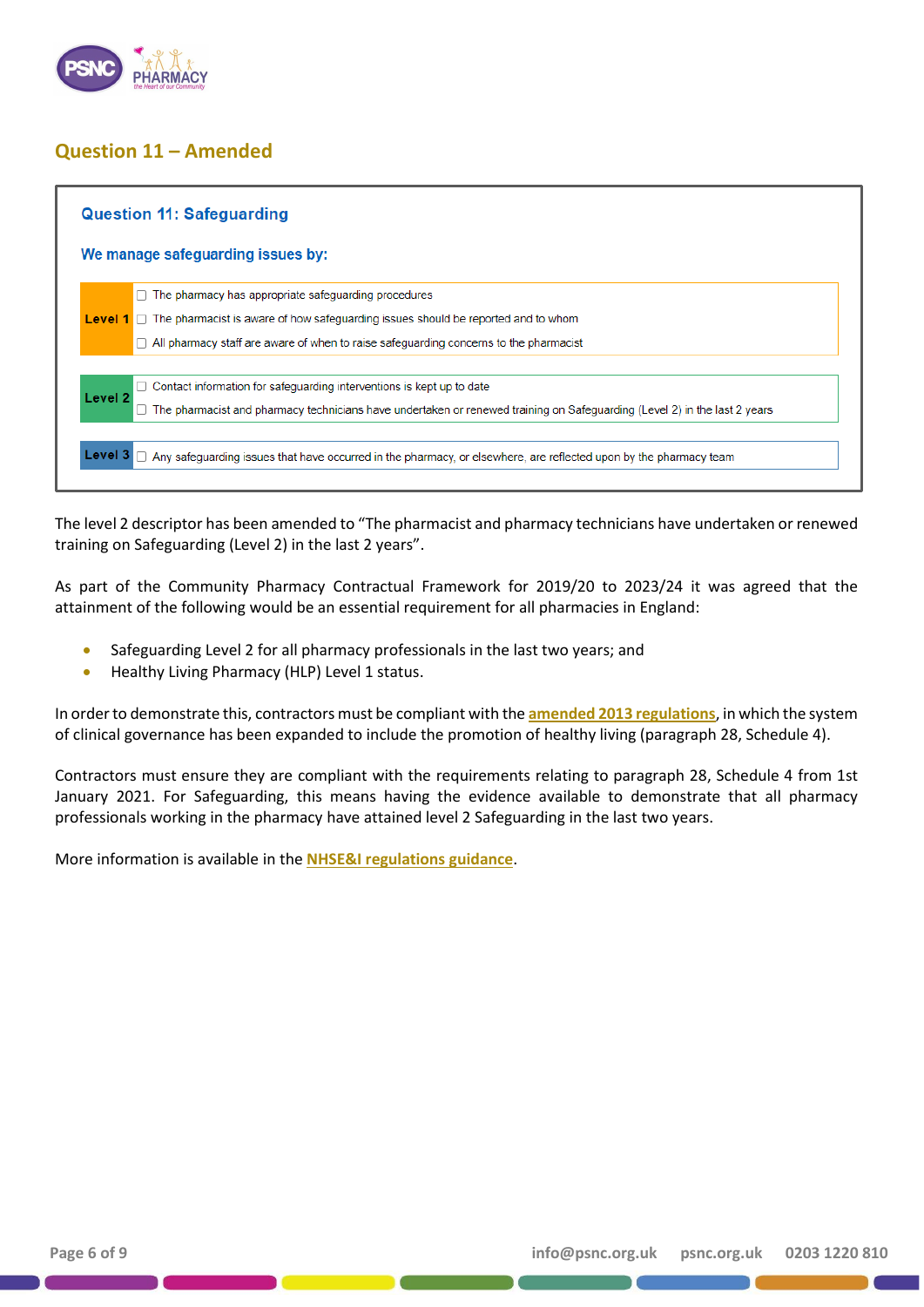

# <span id="page-6-0"></span>**Question 13 – New for 2021/22**



PSNC provides a guidance and a range of resources to help you become and maintain Healthy Living Pharmacy (HLP) requirements for community pharmacies, see the information in our **[HLP website section](https://psnc.org.uk/services-commissioning/essential-services/healthy-living-pharmacies/)**.

From 1st January 2021, all pharmacies had to meet the HLP requirements which are detailed in the **[NHSE&I](https://www.england.nhs.uk/publication/guidance-on-the-national-health-service-charges-and-pharmaceutical-and-local-pharmaceutical-services-amendment-regulations-2020/)  [regulations guidance](https://www.england.nhs.uk/publication/guidance-on-the-national-health-service-charges-and-pharmaceutical-and-local-pharmaceutical-services-amendment-regulations-2020/)**, although most pharmacies in England had previously met the HLP Level 1 requirements, following local initiatives with commissioners or the Pharmacy Quality Scheme (PQS).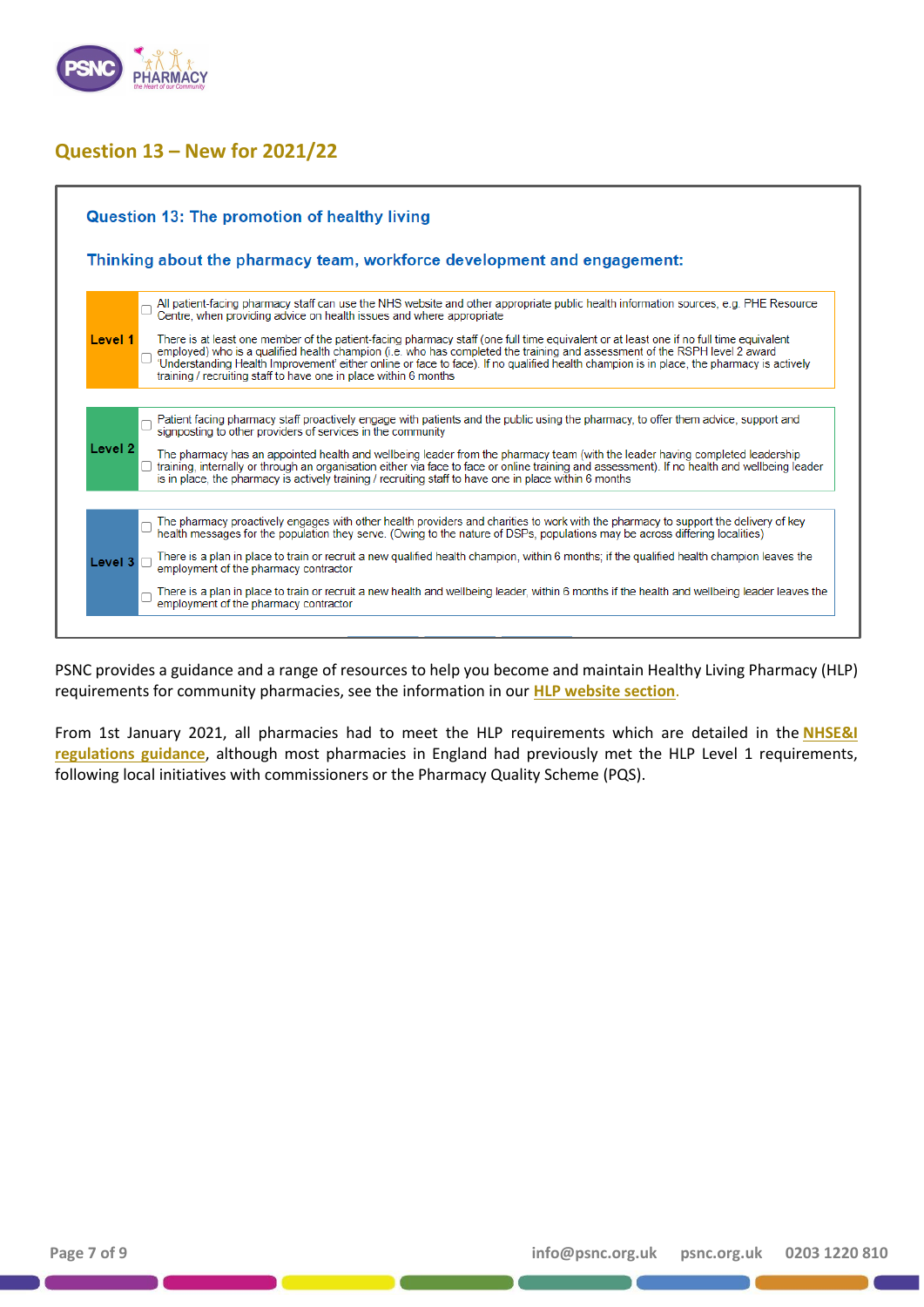

# <span id="page-7-0"></span>**Question 14 – New for 2021/22**

| Question 14: The pharmacy premises and privacy                                                                                                                                                                                                                                                                                                                                                                                                                                                                                                                                                                                                                                                                                                                                                                                                          |  |  |  |  |
|---------------------------------------------------------------------------------------------------------------------------------------------------------------------------------------------------------------------------------------------------------------------------------------------------------------------------------------------------------------------------------------------------------------------------------------------------------------------------------------------------------------------------------------------------------------------------------------------------------------------------------------------------------------------------------------------------------------------------------------------------------------------------------------------------------------------------------------------------------|--|--|--|--|
| Thinking about the environment where pharmacy services and patient care are delivered:                                                                                                                                                                                                                                                                                                                                                                                                                                                                                                                                                                                                                                                                                                                                                                  |  |  |  |  |
| The pharmacy premises have a consultation room, clearly designated as a room for confidential conversations, distinct from the general<br>public areas of the pharmacy premises. Both the person receiving the service and the person providing it must be able to be seated<br>together and communicate confidentially. If the pharmacy is a DSP or it has been agreed with NHSE/I that the pharmacy premises are too<br>Level 1<br>small for a consultation room to be installed, they have arrangements in place at the pharmacy which enable staff and patients to<br>communicate confidentially by telephone or another live audio link and a live video link. If the pharmacy has not provided any advanced<br>services in the year prior to 01 January 2021, the pharmacy contractor will have an appropriate consultation room by 01 April 2023 |  |  |  |  |
| When communicating with patients and the public and offering advice on difficult or sensitive issues, all pharmacy staff offer and maintain patient privacy appropriately<br>Level 2<br>The pharmacy premises have a clearly identified and prominent health promotion zone with up to date health and wellbeing materials to<br>meet the needs of the population they serve. If the pharmacy is a DSP, it has a website with an interactive health promotion page which is<br>clearly promoted to any user of the website when they first access it, which provides public access to a reasonable range of up to date<br>materials that promote healthy lifestyles, by addressing a reasonable range of health issues                                                                                                                                  |  |  |  |  |
| The pharmacy team considers their environmental impact and proactively work to reduce negative environmental impacts. (e.g. recycling<br>Level 3<br>of paper materials, recycling of plastic and efficient route-planning for delivery services)                                                                                                                                                                                                                                                                                                                                                                                                                                                                                                                                                                                                        |  |  |  |  |

PSNC information on the Terms of Service requirements for a consultation room can be found in the **[Regs Reminder](https://psnc.org.uk/our-news/regs-reminder-14-consultation-rooms-and-remote-consultations/)** on consultation rooms and remote consultations. There are alternative requirements for some pharmacies, for example, distance selling pharmacies (DSPs), and in a small number of cases exemptions apply which may be time limited.

The requirement for the consultation room is based on the existing requirement for a consultation room which is included in the service specifications of most of the **[Advanced services](https://psnc.org.uk/services-commissioning/advanced-services/)**; most pharmacies already comply with these requirements.

The requirements for the consultation room are that it is:

- clearly designated as a room for confidential conversations, for example a sign is attached to the door to the room saying *Consultation room*;
- distinct from the general public areas of the pharmacy premises; and
- a room where both the person receiving the service and the person providing it can be seated together and **communicate confidentially**.

If the pharmacy was included in a pharmaceutical list on 1st January 2021, but no Advanced services were provided at or from the pharmacy during the 12 months ending 31st December 2020, the contractor has until 1st April 2023 to install a consultation room within their pharmacy.

Contractors who open new pharmacy premises must have a consultation room from the first day they open for business.

#### **Small pharmacies**

Where a contractor believes that their pharmacy is too small for a consultation room, they need to complete and submit a request to their NHSE&I regional team (NHSE&I has **[published a form](https://www.england.nhs.uk/publication/pharmacy-regulations-guidance-forms/)** on which to make this request).